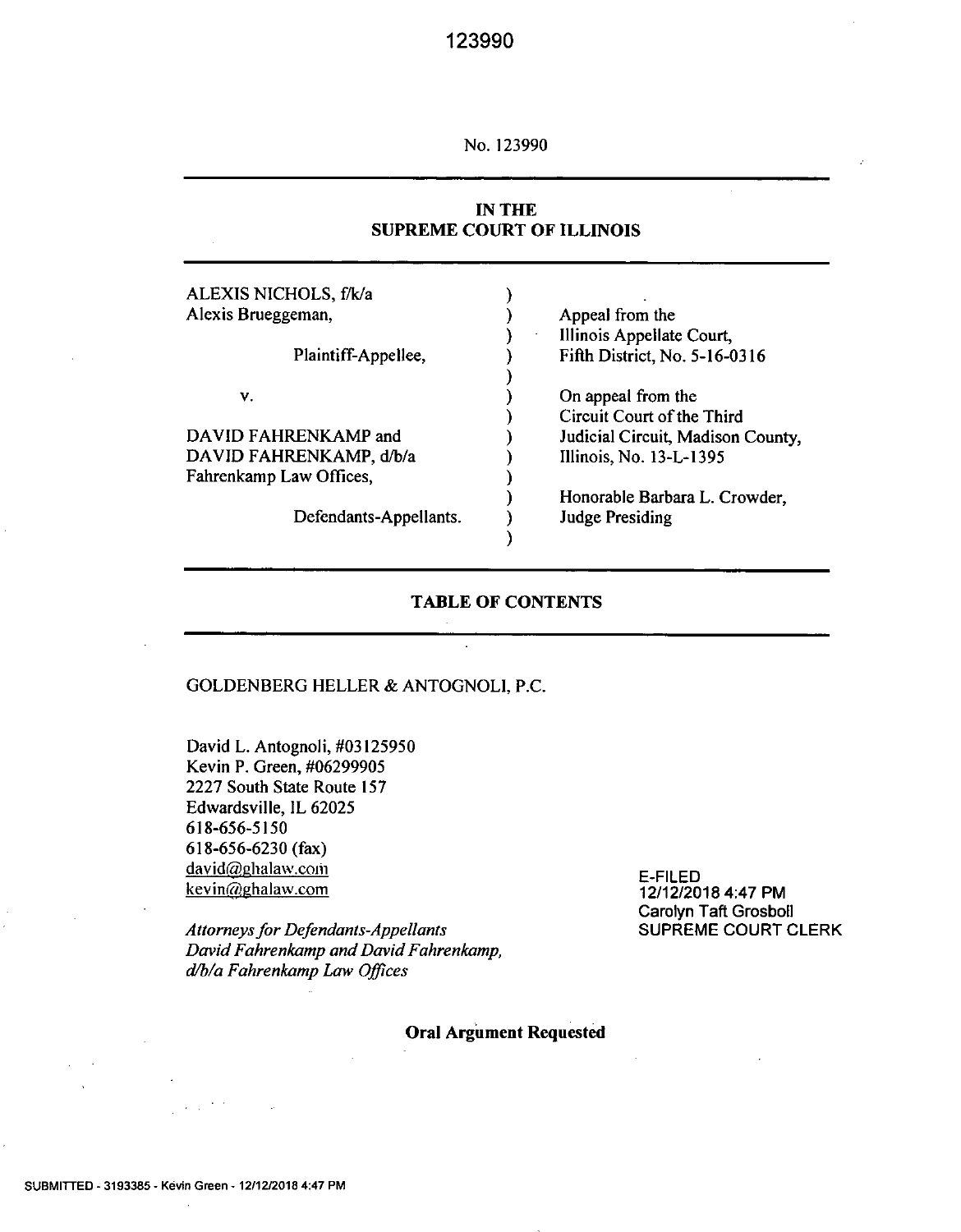## **TABLE OF CONTENTS OF RECORD ON APPEAL**

## Common Law Record

| Date Filed | <b>Description</b>                                    | <b>Page Number</b>               |
|------------|-------------------------------------------------------|----------------------------------|
|            | Clerk's Certification of Trial Court Record           | $C1-C1$                          |
| 08/16/2013 | Entry of Appearance – Michael Blotevogel for Pl.      | $C$ 2- $C$ 2                     |
| 08/16/2013 | Complaint - Negligence                                | $C$ 3- $C$ 5                     |
| 08/19/2013 | <b>Assignment Order</b>                               | $C6-C6$                          |
| 09/03/2013 | <b>Return of Service</b>                              | $C$ 7-C 7                        |
| 09/30/2013 | Def. Motion for Extension to File Answer              | $C8-C9$                          |
| 11/08/2013 | Order Granting Motion for Extension                   | C 10-C 10                        |
| 01/03/2014 | Def. Notice of Demand for Bill of Particular          | C 11-C 12                        |
| 02/26/2014 | Order Granting Time to Reply to Bill of Particulars   | C 13-C 13                        |
| 06/25/2014 | Order - Pl. to File an Amended Complaint              | C 14-C 14                        |
| 07/16/2014 | Pl. Motion for Extension to File Amended Complaint    | C 15-C 16                        |
| 07/21/2014 | Order Granting Motion for Extension                   | C <sub>17</sub> -C <sub>18</sub> |
| 10/10/2014 | Motion to Withdraw by Armbruster, Dripps, et al.      | C 19-C 20                        |
| 10/29/2014 | Pl. Motion to file Amended Complaint Out of Time      | $C$ 21-C 23                      |
| 10/29/2014 | Order Setting Response to Pl. Motion and CMC          | C 24-C 24                        |
| 11/06/2014 | <b>Amended Complaint - Negligence</b>                 | Ç<br>$C$ 25-C 30                 |
| 11/06/2014 | Order Granting Motion for Leave to File Am. Complaint | $C31-C31$                        |
| 02/25/2015 | Order Setting Deadline for Answer and CMC             | C 32-C 32                        |
| 04/29/2015 | Order Setting Default Deadline and CMC                | C 33-C 33                        |
| 04/30/2015 | Pl. Motion for Extension to File Motion for Default   | C 34-C 37                        |
| 05/04/2015 | Entry of Appearance - M. Joseph Hill for Def.         | $C$ 38-C 40                      |
| 05/05/2015 | Def. Motion to Continue CMC                           | C 41-C 43                        |

الكافية الكاديات بالد

 $\bar{z}$ 

 $\gamma_{\rm eff}$  .

 $\overline{\phantom{a}}$ 

J,

ł,

 $\frac{1}{2}$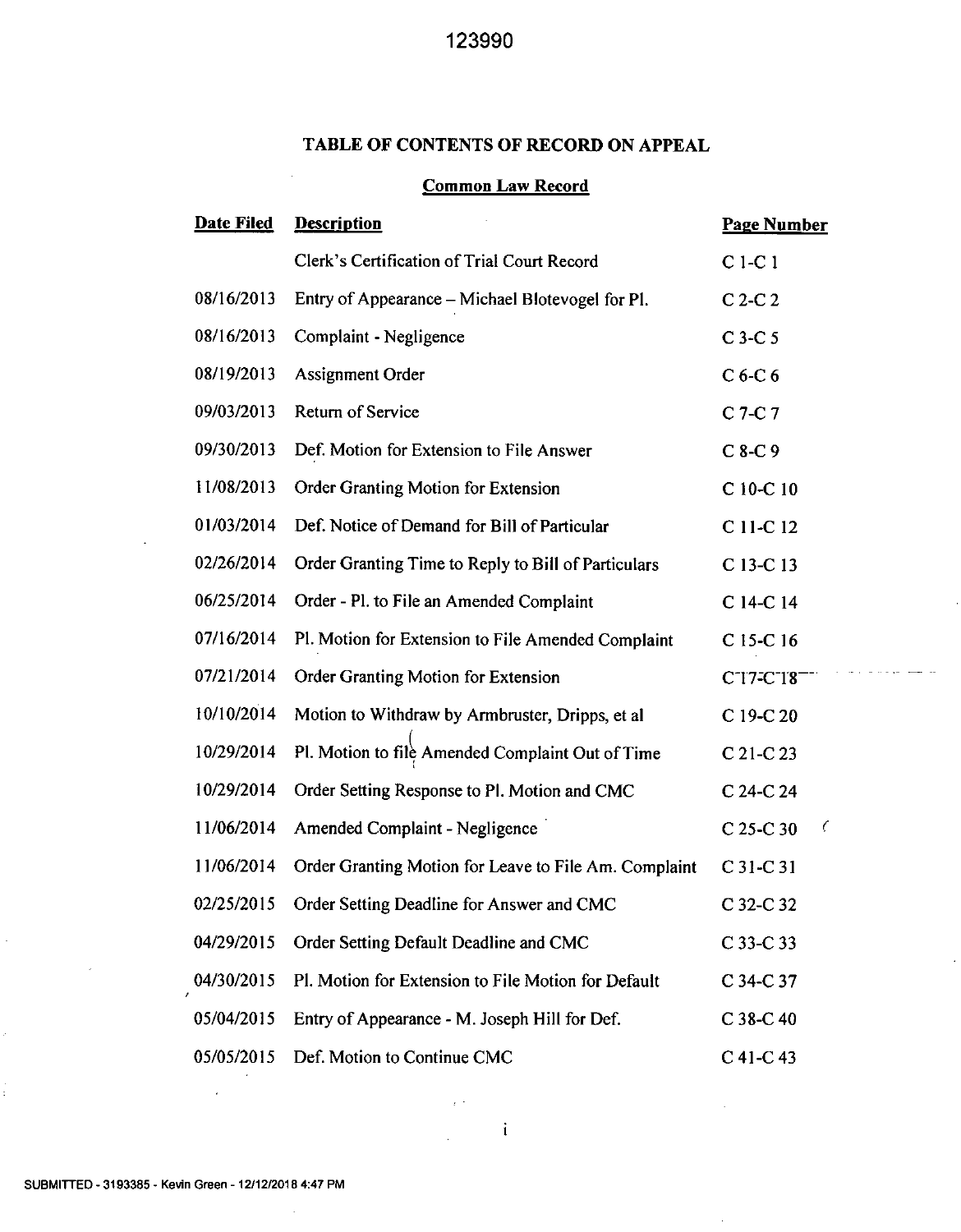$\bar{z}$ 

| <b>Date Filed</b> | <b>Description</b>                                    | <b>Page Number</b> |
|-------------------|-------------------------------------------------------|--------------------|
| 05/06/2015        | Order Granting Motion to Continue CMC                 | C 44-C 44          |
| 05/06/2015        | Order Granting Motion for Extension to file Default   | $C$ 45-C 45        |
| 05/11/2015        | Def. Motion for Extension to File Responsive Pleading | C 46-C 49          |
| 05/18/2015        | Order Granting Motion for Extension                   | C 50-C 50          |
| 07/24/2015        | Order from CMC - Extending Answer Deadline            | C 51-C 51          |
| 07/30/2015        | Def. Motion to Dismiss Amended Complaint              | C 52-C 56          |
| 07/30/2015        | Def. Motion to Impound Exhibit (Probate File)         | C 57-C 59          |
| 09/03/2015        | Exhibit 1-3 to Def. Motion to Dismiss                 | $C$ 60-C 71        |
| 09/03/2015        | Order - Motion to Dismiss Hearing - Under Advisement  | C 72-C 72          |
| 09/03/2015        | Order to Clerk to Show Attorney Hill as Lead Counsel  | C 73-C 73          |
| 09/03/2015        | Pl. Response to Motion to Dismiss                     | C 74-C 79          |
| 09/17/2015        | Def. Rebuttal to Motion to Dismiss                    | $C$ 80- $C$ 88     |
| 11/05/2015        | Order Denying Def. Motion to Dismiss                  | $C$ 89- $C$ 90     |
| 12/03/2015        | Answer to Amended Complaint                           | C 91-C 96          |
| 02/02/2016        | Def. Motion for Summary Judgment                      | C 97-C 102         |
| 02/24/2016        | Order from CMC - Setting Trial Date                   | C 103-C 103        |
| 03/11/2016        | Ex. 1 to Pl. Response to Motion for Summary Judgment  | C 104-C 108        |
| 03/11/2016        | Order - Summary Judgment Hearing - Under Advisement   | C 109-C 109        |
| 03/11/2016        | Pl. Response to Motion for Summary Judgment           | C 110-C 119        |
| 03/15/2016        | Pl. Motion for Add'l Time to Submit Materials for MSJ | C 120-C 122        |
| 03/21/2016        | Order Granting Motion for Add'l Time                  | C 123-C 124        |
| 03/24/2016        | Ex. 1 and 2 to Pl. Supp. to Response to MSJ           | C 125-C 127        |
| 03/24/2016        | Pl. 2d Motion for Add'l Time to Submit MSJ Materials  | $C$ 128-C 130      |
| 03/24/2016        | Pl. Supplement to Response to MSJ                     | C 131-C 140        |

 $\bar{\beta}$ 

 $\cdot$ 

 $\sim$ 

 $\ddot{\phantom{0}}$ 

 $\mathcal{F}(\mathbf{r})$  and

 $\bar{z}$ 

 $\label{eq:2.1} \frac{1}{\sqrt{2}}\int_{0}^{\infty}\frac{1}{\sqrt{2\pi}}\left(\frac{1}{\sqrt{2}}\right)^{2}d\mu_{\rm{eff}}$ 

 $\ddot{\phantom{0}}$ 

 $\sim$ 

 $\ddot{\phantom{0}}$ 

 $\boldsymbol{\cdot}$ 

 $\ddot{\phantom{0}}$ 

 $\frac{1}{2}$ 

 $\hat{\boldsymbol{\beta}}$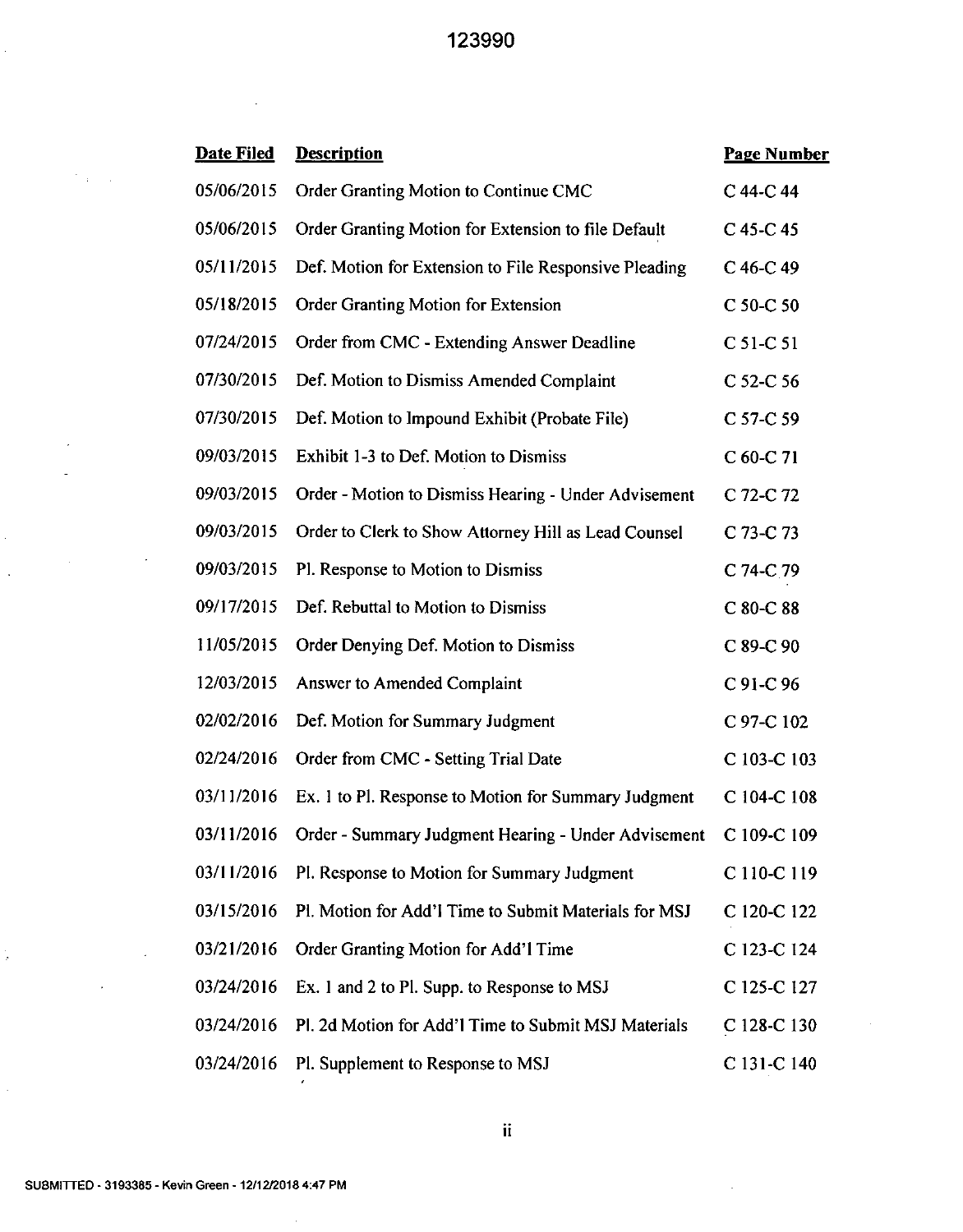| <b>Date Filed</b> | <b>Description</b>                                  | <b>Page Number</b> |
|-------------------|-----------------------------------------------------|--------------------|
| 03/29/2016        | Order Granting Pl. 2d Motion for Add'l Time         | C 141-C 143        |
| 04/08/2016        | Ex. 1-3 to Pl. 2d Supplement to Response to MSJ     | C 144-C 174        |
| 04/08/2016        | Pl. 2d Supplement to Response to MSJ                | C 175-C 180        |
| 05/24/2016        | Def. Notice of Filing Affidavit                     | C 181-C 184        |
| 06/22/2016        | Order Granting Summary Judgment for Def.            | C 185-C 190        |
| 07/21/2016        | Notice of Appeal                                    | C 191-C 198        |
| 07/27/2016        | Notice of Appeal Assigned Docket No. 5-16-0316      | C 199-C 199        |
| 08/08/2016        | Letter Requesting Record be Prepared                | $C$ 200-C 200      |
| 08/25/2016        | Order Granting Motion to Include Impounded Material | C 201-C 201        |
| 08/29/2016        | Pl. Unopposed Motion to Include Impounded Material  | C 202-C 203        |
|                   | Docket Sheet for Case No. 13-L-1395                 | C 204-C 209        |

 $\ddot{\phantom{a}}$ 

 $\overline{1}$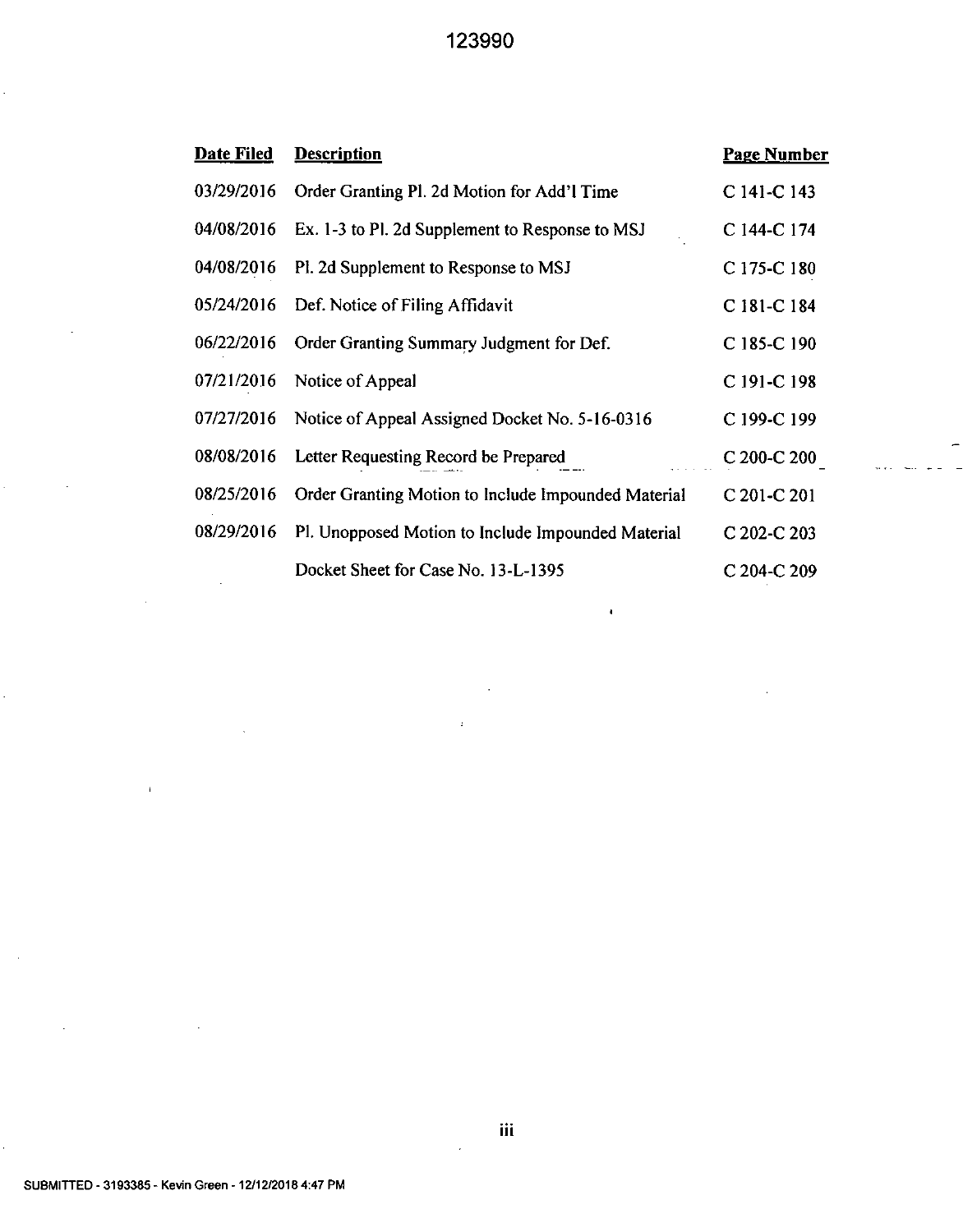| <b>Date Filed</b> | <b>Description</b>                                    | <b>Page Number</b> |
|-------------------|-------------------------------------------------------|--------------------|
|                   | <b>Cover Page</b>                                     | E <sub>1</sub>     |
| 02/23/2004        | Petition to Appoint Guardian                          | $E$ 2-E 3          |
| 02/23/2004        | Petition for Approval of Settlement                   | $E$ 4-E 6          |
| 02/23/2004        | Motion for Parental Expenses                          | $E$ 7-E $8$        |
| 02/24/2004        | Bond - No Surety                                      | E9-E9              |
| 02/24/2004        | Oath of Office                                        | E 10-E 10          |
| 02/24/2004        | Entry of Appearance and Approval of Settlement        | E 11-E 11          |
| 02/24/2004        | Motion to Seal File and Order Granting Motion         | E 12-E 12          |
| 02/24/2004        | Order Appointing Guardian Ad Litem                    | E 13-E 13          |
| 02/24/2004        | <b>Order Appointing Guardian</b>                      | E 14-E 14          |
| 02/24/2004        | Order Allowing Motion for Parental Expenses           | E 14-E 14          |
| 02/24/2004        | Order of Approval of Settlement                       | E 16-E 24          |
| 02/24/2004        | Letters of Office – Guardian of Estate                | E 25-E 25          |
| 03/26/2004        | Receipt for Deposit of Minor's Money                  | E 26-E 27          |
| 02/10/2005        | Motion for Release of Funds and Order Granting Motion | E 28-E 29          |
| 02/15/2005        | Letter re: Motion for Release of Funds                | E 30-E 30          |
| 10/22/2007        | <b>Petition to Disburse Funds</b>                     | E 31-E 31          |
| 10/22/2007        | Ex. A-B to Petition to Disburse Funds                 | E 32-E 33          |
| 10/29/2007        | Approval of Guardian Ad Litem                         | E 34-E 34          |

## Def. Exhibit 1 to Motion to Dismiss Amended Complaint' (Impounded Probate File Case No. 04-P-139)

<sup>&</sup>lt;sup>1</sup> Citations to "E" refer to the Exhibit to Defendant's Motion to Dismiss Amended Complaint, which consists of the impounded Probate file No. 04-P-139 that was included in the Record. The pages of the Exhibit were not numbered for the Record. The cited page numbers to the Exhibit in Appellants' Petition and this table of contents refer to the sequential page number of the Exhibit, with the cover page being page 1.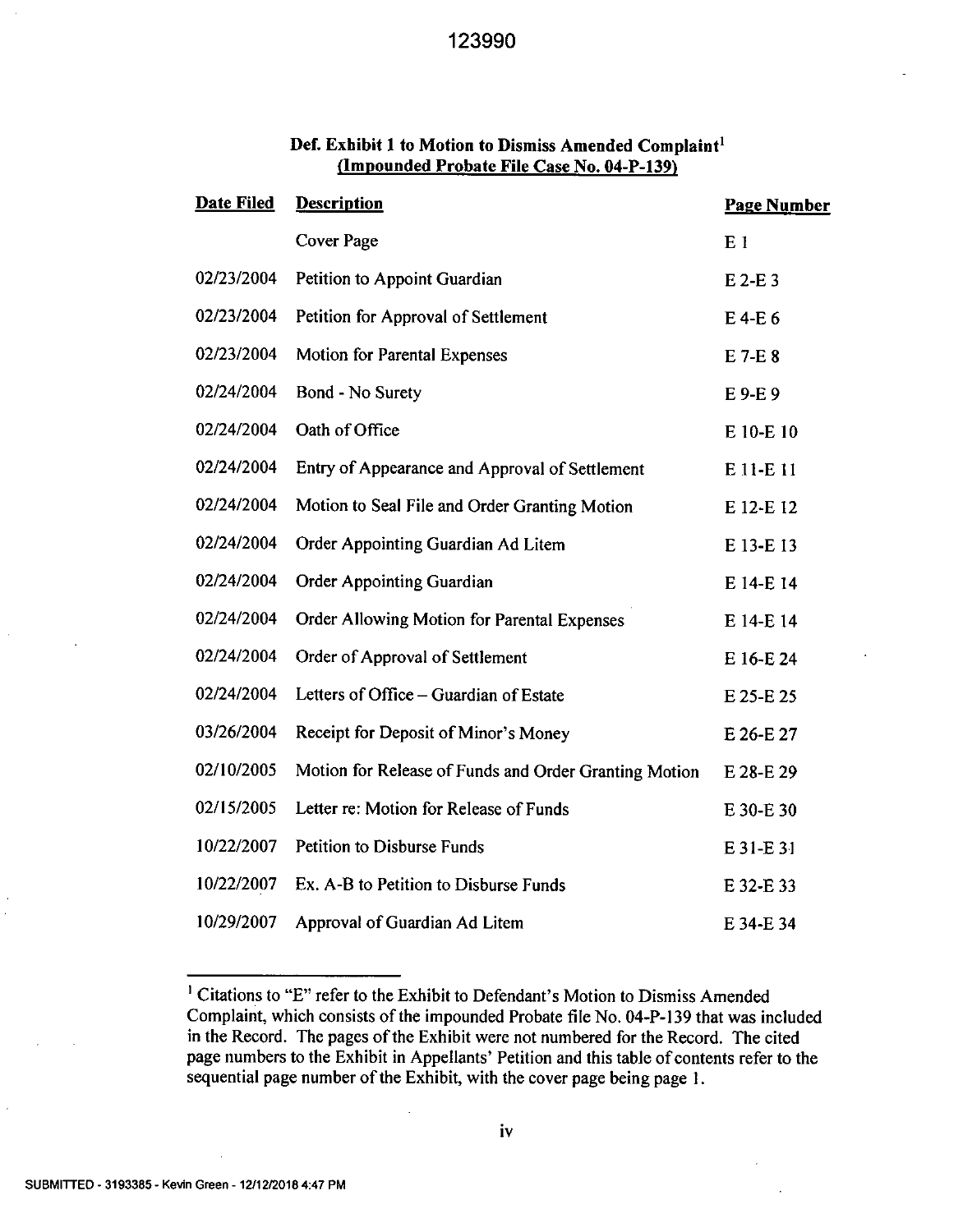i,

| <b>Date Filed</b> | <b>Description</b>                             | <b>Page Number</b> |
|-------------------|------------------------------------------------|--------------------|
| 10/29/2007        | Order Allowing Disbursement of Funds           | E 35-E 35          |
| 03/10/2008        | Motion for Approval of Investment Plan         | E 36-E 37          |
| 03/10/2008        | Order Approving Investment Plan                | E 38-E 38          |
| 05/08/2008        | <b>Petition to Disburse Funds</b>              | E 39-E 40          |
| 05/08/2008        | Approval of Guardian Ad Litem                  | E 41-E 41          |
| 05/08/2008        | Order Allowing Disbursement of Funds           | E 42-E 42          |
| 07/09/2009        | <b>Petition to Disburse Funds</b>              | E 43-E 45          |
| 07/09/2009        | Ex. A-B to Petition to Disburse Funds          | E 46-E 50          |
| 07/09/2009        | Order Allowing Disbursement of Funds           | E 51-E 51          |
| 11/19/2009        | Petition to Disburse Funds                     | E 52-E 53          |
| 11/19/2009        | Ex. A to Petition to Disburse Funds            | E 54-E 54          |
| 11/19/2009        | Order Allowing Disbursement of Funds           | E 55-E 55          |
| 04/22/2010        | Motion for Approval of Attorney Fees           | E 56-E 61          |
| 04/22/2010        | Petition to Disburse Funds                     | E 62-E 64          |
| 04/22/2010        | Ex. A-E to Petition to Disburse Funds          | E 65-E 89          |
| 04/22/2010        | <b>Order Granting Motion for Attorney Fees</b> | E 90-E 90          |
| 04/22/2010        | Order Allowing Disbursement of Funds           | E 91-E 91          |
| 08/30/2010        | Final Report and Acknowledgment                | E 92-E 93          |
| 09/02/2010        | <b>Order Closing Guardianship</b>              | E 94-E 94          |
| 05/06/2015        | Verification and Proof of Service              | E 95-E 95          |

 $\bar{z}$ 

 $\Delta \sim 10^4$ 

 $\sim 10^{-1}$ 

 $\bar{z}$ 

 $\sim$ 

 $\bar{z}$ 

 $\bar{z}$ 

 $\hat{\mathcal{A}}$ 

 $\bar{z}$ 

 $\epsilon$ 

 $\bar{\mathbf{r}}$ 

 $\bar{z}$ 

 $\bar{z}$ 

 $\bar{z}$ 

 $\pm$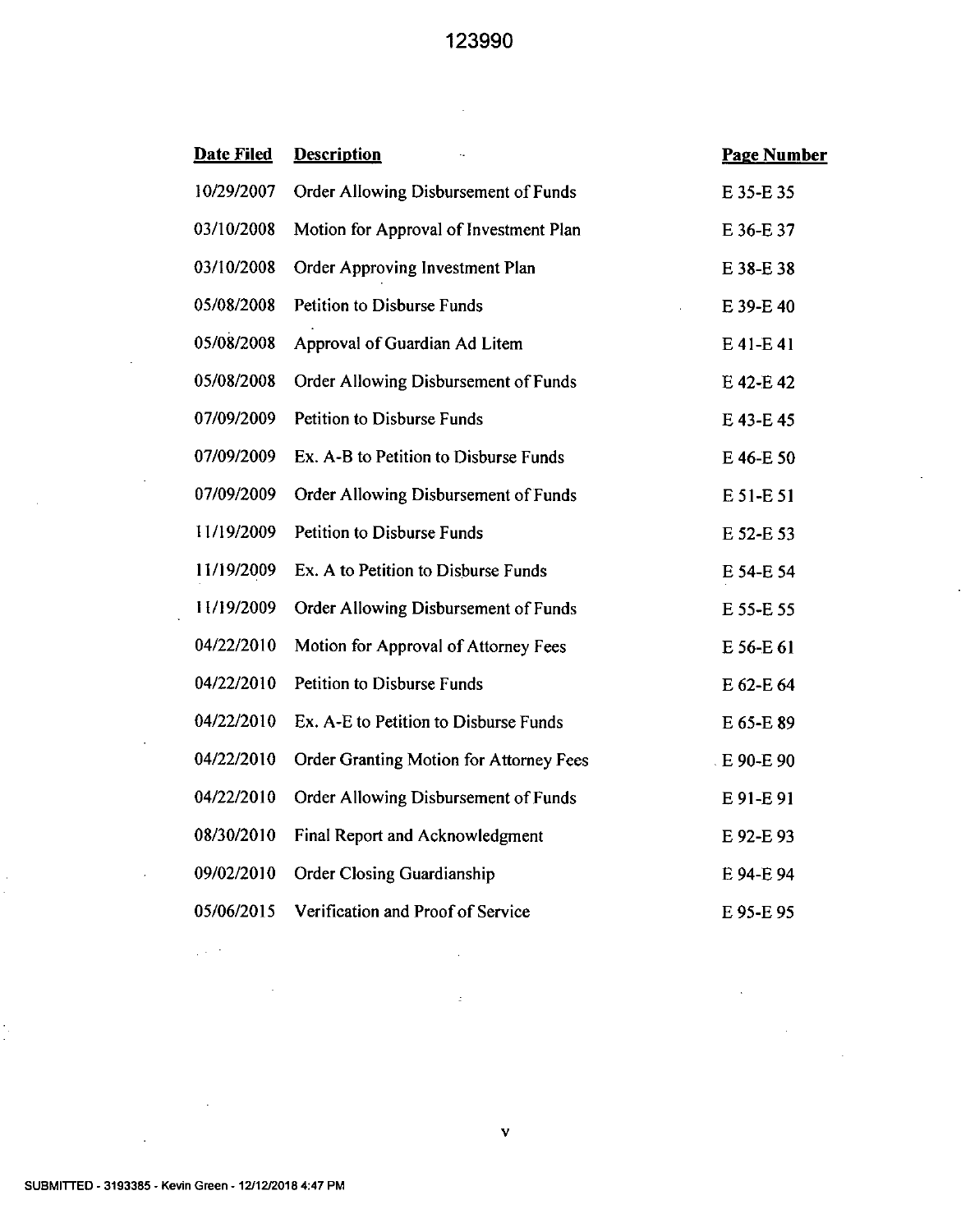## **TABLE OF CONTENTS OF APPENDIX TO PETITION FOR LEAVE TO APPEAL**

| <b>Date Filed Description</b>    | <b>Page Number</b> |
|----------------------------------|--------------------|
| 07/09/2018 Appellate Court Order | A 1-A 15           |
| 06/22/2016 Circuit Court Order   | A 16-A 21          |
| 04/17/2013 Circuit Court Order   | A 22-A 26          |

 $\sim 1$ 

 $\bar{a}$ 

 $\ddot{\phantom{a}}$ 

 $\cdot$ 

l,

 $\frac{1}{2}$ 

 $\frac{1}{2}$ 

 $\bar{z}$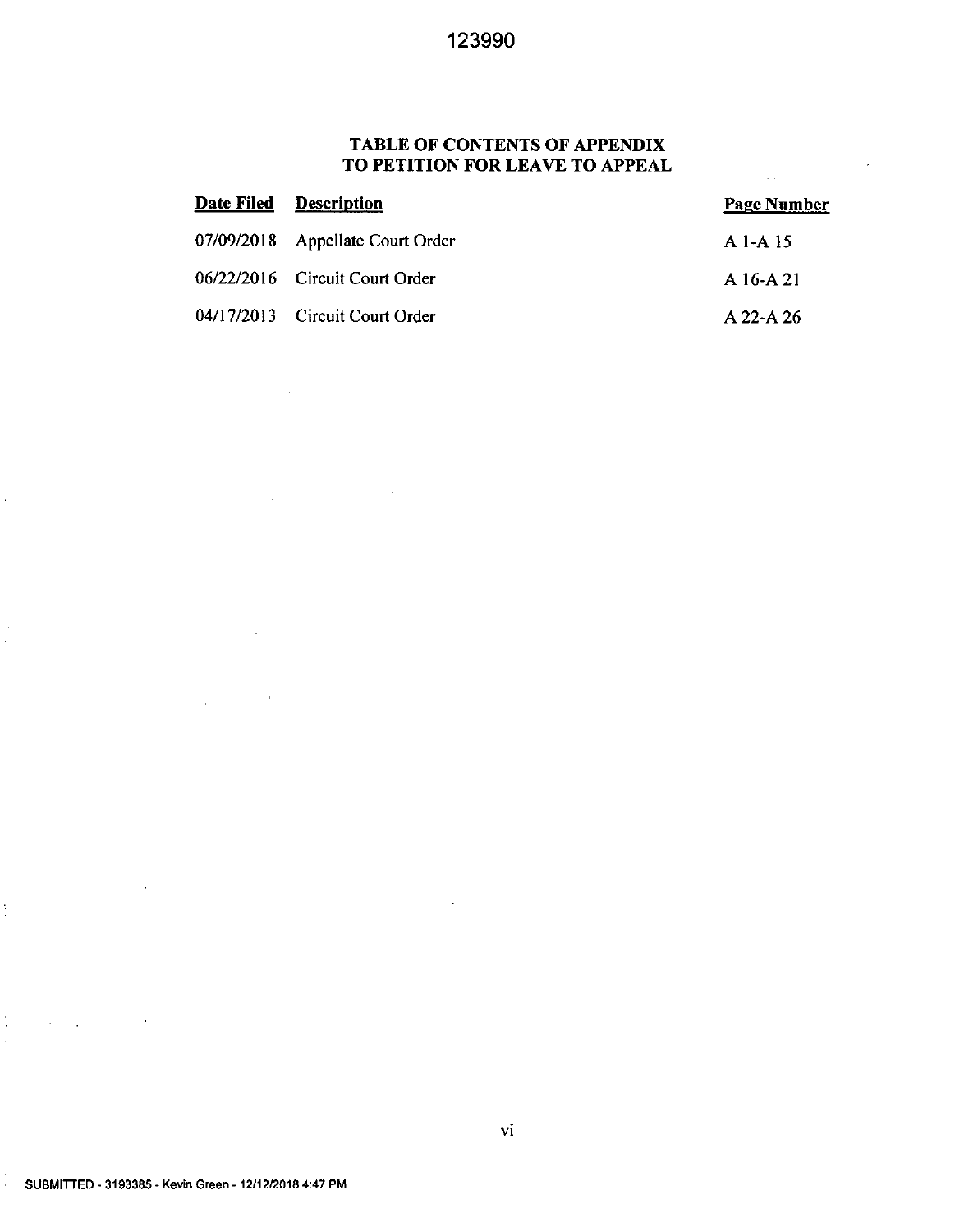No. 123990

## **IN THE SUPREME COURT OF ILLINOIS**

| Appeal from the                   |
|-----------------------------------|
| Illinois Appellate Court,         |
| Fifth District, No. 5-16-0316     |
|                                   |
| On appeal from the                |
| Circuit Court of the Third        |
| Judicial Circuit, Madison County, |
| Illinois, No. 13-L-1395           |
|                                   |
| Honorable Barbara L. Crowder,     |
| Judge Presiding                   |
|                                   |
|                                   |

### **STATEMENT OF ISSUES PRESENTED FOR REVIEW AND STANDARD OF REVIEW**

#### GOLDENBERG HELLER & ANTOGNOLI, P.C.

David L. Antognoli, #03125950 Kevin P. Green, #06299905 2227 South State Route 157 Edwardsville, IL 62025 618-656-5150 618-656-6230 (fax) david@ghalaw.com kevin@ghalaw.com

*Attorneys for Defendants-Appellants David Fahrenkamp and David Fahrenkamp, dibla Fahrenkamp Law Offices* 

E-FILED 12/12/2018 4:47 PM Carolyn Taft Grosboll SUPREME COURT CLERK

Oral Argument Requested

 $\overline{\phantom{a}}$